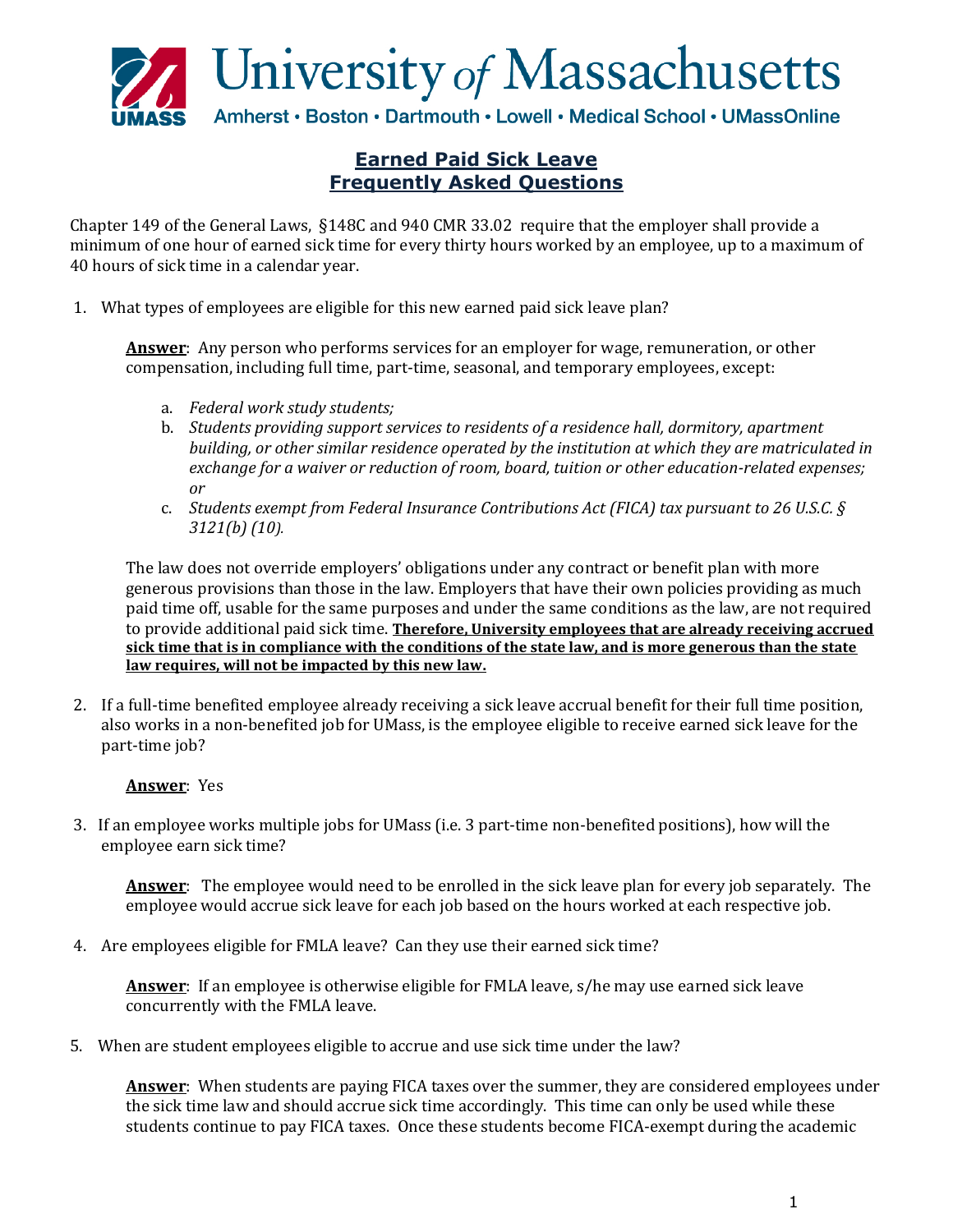

year, they may not use accrued time as they are no longer employees for the purposes of the sick time law. Also being FICA-exempt would constitute a break in service.

- Example: Being FICA-exempt would constitute a break in service for student employees under the regulations. If a student employee had unused sick time of 10 hours or more, they can carry it over up to a maximum of 40 hours and use it during the next period they are paying FICA taxes, assuming the break is between 4 and 12 months. Any unused sick time less than 10 hours, would be lost.
- 6. When should employees who are already active prior to 7/1/15 be enrolled in the new sick leave plan?

**Answer**: Effective June 28, 2015, a new sick leave accrual plan (5M) and benefit plan (MASICK) was created for all non-benefited employees and will be administered on a calendar year basis.

7. How is the sick time earned?

**Answer**: Accruals will be done at a rate of .0333 hours (2 minutes per hour worked) which equates to 1 hour of sick time earned for every 30 hours worked.

8. When is the sick leave credited to employees?

**Answer**: The earned sick leave is credited every pay period during payroll processing.

9. How will the employee verify earned sick time accrued and available?

**Answer**: Earned sick time will be available on the HR Direct timesheet and on line remittance advice.

10. Is there a waiting period before an employee is eligible to use their earned sick leave?

**Answer**: Although the law permits a 90 day vesting period, UMass will allow all eligible non-benefited employees to begin using hours as they accrue.

11. How many hours are employees able to use in calendar year?

**Answer**: Employees are eligible to use 40 hours per year, in no less than 15 minute increments.

12. Are employees allowed to carry over sick leave into the next calendar year?

**Answer**: Yes. Employees may carry over a total of up to 40 hours into the next calendar year.

13. If employees are allowed to carry over sick leave into the next calendar year, are they also eligible to continue to earn sick leave in the next year?

**Answer**: Yes. The employee can earn the difference between what was carried over and 40 hours.

 Example 1: On January 1, 2016 the employee carries over 30 hours of unused sick leave, he/she may earn 10 hours additional hours during 2016.